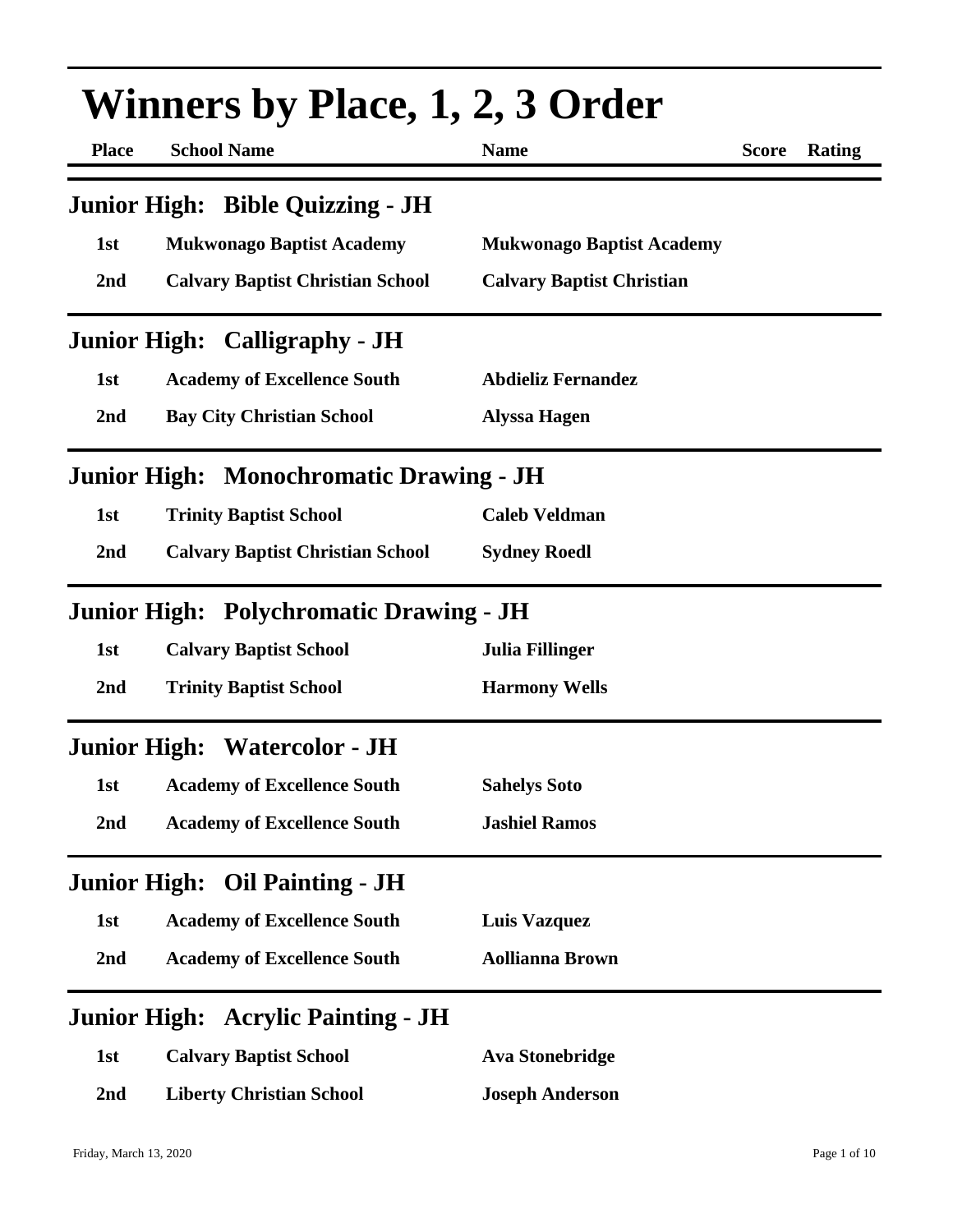| <b>Winners by Place, 1, 2, 3 Order</b> |                                         |                          |              |        |
|----------------------------------------|-----------------------------------------|--------------------------|--------------|--------|
| <b>Place</b>                           | <b>School Name</b>                      | <b>Name</b>              | <b>Score</b> | Rating |
|                                        | <b>Junior High: Sculpture - JH</b>      |                          |              |        |
| 1st                                    | <b>Utica Christian School</b>           | <b>Craig Fink</b>        |              |        |
| 2nd                                    | <b>Academy of Excellence North</b>      | <b>Hla Aye Mae</b>       |              |        |
|                                        | <b>Junior High: Textiles - JH</b>       |                          |              |        |
| 1st                                    | <b>Faith Christian School</b>           | <b>Evelyn Monahan</b>    |              |        |
| 2nd                                    | <b>Calvary Baptist Christian School</b> | <b>Lindsay Davidson</b>  |              |        |
|                                        | <b>Junior High: Crafts - JH</b>         |                          |              |        |
| 1st                                    | <b>Trinity Baptist School</b>           | <b>Joseph Schueller</b>  |              |        |
| 2nd                                    | <b>Academy of Excellence South</b>      | <b>Aollianna Brown</b>   |              |        |
|                                        | <b>Junior High: Printmaking - JH</b>    |                          |              |        |
| 1st                                    | <b>Academy of Excellence North</b>      | <b>Eh Blu Lwe</b>        |              |        |
| 2nd                                    | <b>Academy of Excellence South</b>      | <b>Yoskar Tanchester</b> |              |        |
|                                        | Junior High: Mixed Media - JH           |                          |              |        |
|                                        | 1st Academy of Excellence South         | <b>Rachel Nieves</b>     |              |        |
| 2nd                                    | <b>Academy of Excellence South</b>      | <b>Linnae Evans</b>      |              |        |
| <b>Junior High:</b>                    | <b>Still Life Photography - JH</b>      |                          |              |        |
| 1st                                    | <b>Academy of Excellence South</b>      | <b>Luis Vazquez</b>      |              |        |
| 2nd                                    | <b>Academy of Excellence South</b>      | <b>Alice Arcanjo</b>     |              |        |

### **Junior High: Landscapes/Arch Photo - JH**

**2nd Bay City Christian School Hannah Mullikin**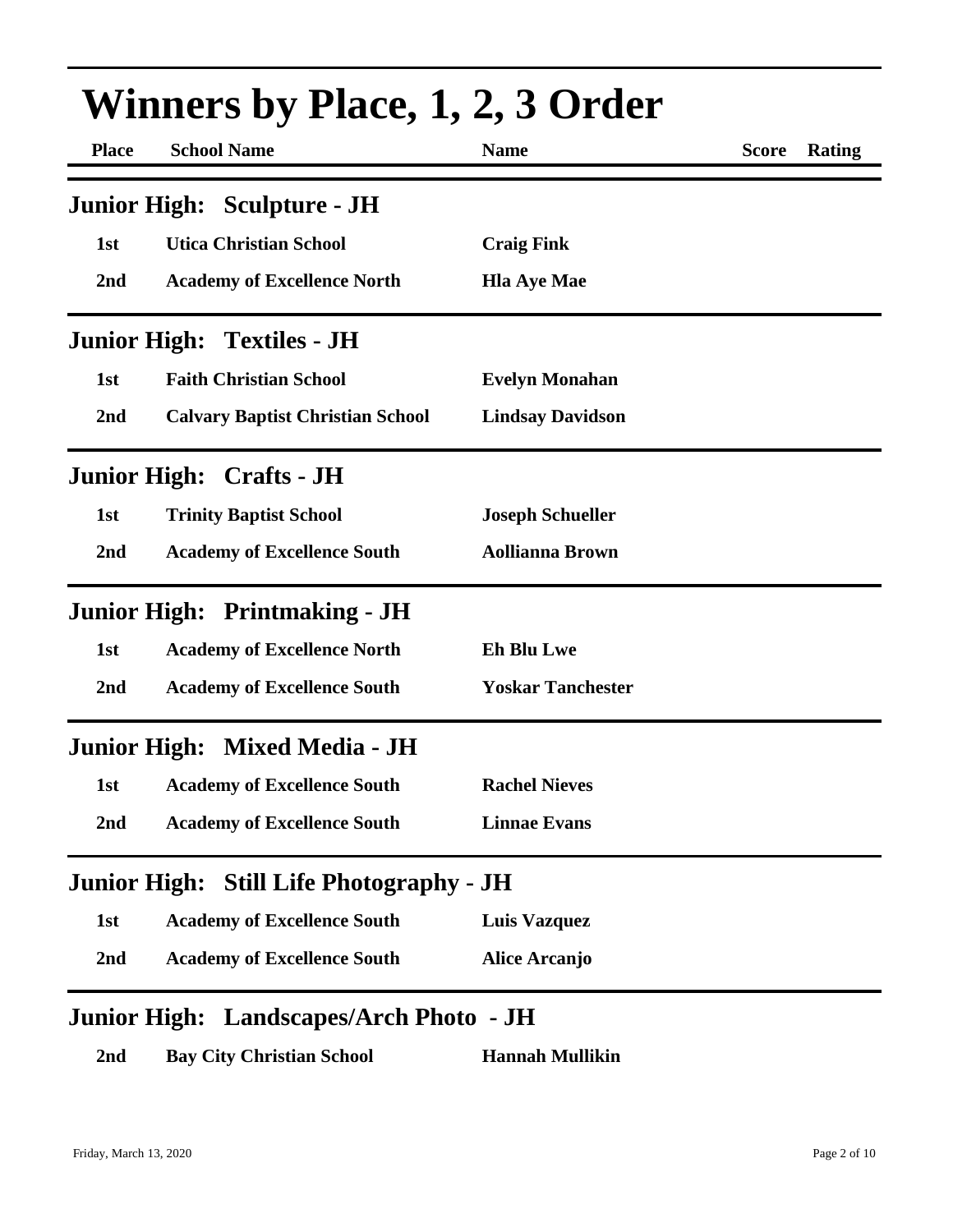| <b>Winners by Place, 1, 2, 3 Order</b> |                                                    |                          |                        |  |
|----------------------------------------|----------------------------------------------------|--------------------------|------------------------|--|
| <b>Place</b>                           | <b>School Name</b>                                 | <b>Name</b>              | <b>Score</b><br>Rating |  |
|                                        | Junior High: People/Animal Photography - JH        |                          |                        |  |
| 1st                                    | <b>Calvary Baptist Christian School</b>            | <b>Tayla Cederberg</b>   |                        |  |
| 2nd                                    | <b>Utica Christian School</b>                      | <b>Tyler Bellrichard</b> |                        |  |
|                                        | <b>Junior High: Old Testament Survey Test - JH</b> |                          |                        |  |
| 1st                                    | <b>Calvary Baptist School</b>                      | <b>Joshua Does</b>       |                        |  |
| 2nd                                    | <b>Badger State Baptist School</b>                 | <b>Miles Morales</b>     |                        |  |
| 2nd                                    | <b>Calvary Baptist School</b>                      | <b>Jace Renner</b>       |                        |  |
|                                        | <b>Junior High: New Testament Survey Test - JH</b> |                          |                        |  |
| 1st                                    | <b>Mukwonago Baptist Academy</b>                   | <b>Matthew Roberts</b>   |                        |  |
| 2nd                                    | <b>Calvary Baptist School</b>                      | Julia Fillinger          |                        |  |
|                                        | Junior High: English - JH                          |                          |                        |  |
| 1st                                    | <b>Calvary Baptist Christian School</b>            | <b>Mary Lazzell</b>      |                        |  |
| 2nd                                    | <b>Mukwonago Baptist Academy</b>                   | <b>Hannah Kuchta</b>     |                        |  |
|                                        | Junior High: Mathematics 7 - General - JH          |                          |                        |  |
| 1st                                    | <b>Trinity Baptist School</b>                      | <b>Caleb Veldman</b>     |                        |  |
| 2nd                                    | <b>Bay City Christian School</b>                   | <b>Waylon Wilson</b>     |                        |  |
|                                        | Junior High: Mathematics 8 PreAlgebra - JH         |                          |                        |  |
| 1st                                    | <b>Calvary Baptist Christian School</b>            | <b>Michael Price</b>     |                        |  |
| 2nd                                    | <b>Calvary Baptist Christian School</b>            | <b>Hunter Weakley</b>    |                        |  |
|                                        | <b>Junior High: Science - JH</b>                   |                          |                        |  |
| 1st                                    | <b>Calvary Baptist School</b>                      | <b>Adam Wilger</b>       |                        |  |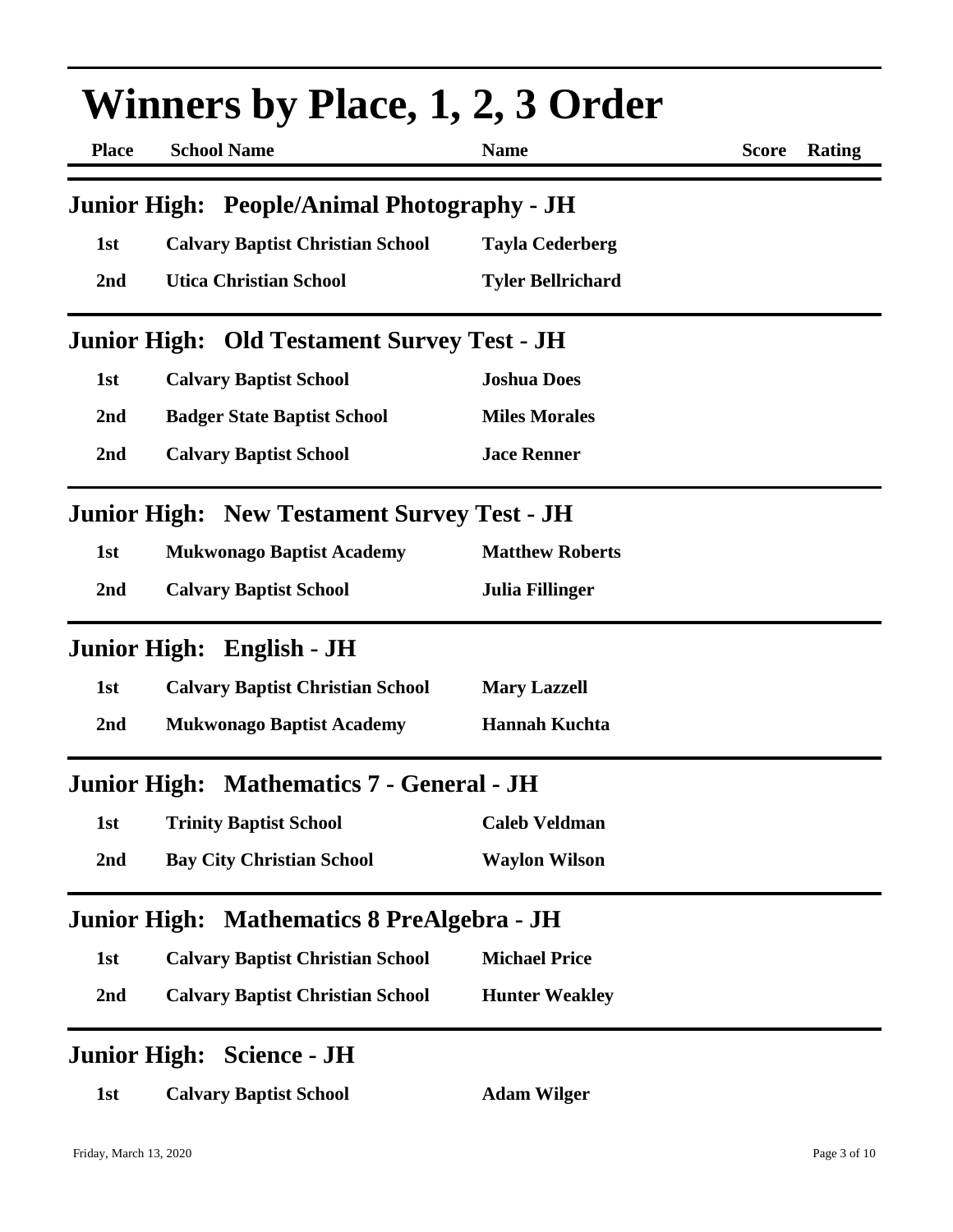| <b>Winners by Place, 1, 2, 3 Order</b> |                                                |                                  |              |        |
|----------------------------------------|------------------------------------------------|----------------------------------|--------------|--------|
| <b>Place</b>                           | <b>School Name</b>                             | <b>Name</b>                      | <b>Score</b> | Rating |
| 2 <sub>nd</sub>                        | <b>Calvary Baptist Christian School</b>        | <b>Abigail Dotzler</b>           |              |        |
|                                        | Junior High: History/Geography - JH            |                                  |              |        |
| 1st                                    | <b>Mukwonago Baptist Academy</b>               | Joshua Gulczynski                |              |        |
| 2 <sub>nd</sub>                        | <b>Calvary Baptist School</b>                  | <b>Cade Vogl</b>                 |              |        |
|                                        | <b>Senior High: Bible Quizzing - SH</b>        |                                  |              |        |
| 1st                                    | <b>Mukwonago Baptist Academy</b>               | <b>Mukwonago Baptist Academy</b> |              |        |
| 2nd                                    | <b>Maranatha Baptist Academy</b>               | <b>Maranatha Baptist Academy</b> |              |        |
| 3rd                                    | <b>Calvary Baptist School</b>                  | <b>Calvary Baptist School</b>    |              |        |
|                                        | <b>Senior High: Calligraphy - SH</b>           |                                  |              |        |
| 1st                                    | <b>Trinity Baptist School</b>                  | <b>Anastasia Schueller</b>       |              |        |
| 2nd                                    | <b>Academy of Excellence Windlake</b>          | <b>CariAnn Thompson</b>          |              |        |
| 3rd                                    | <b>Academy of Excellence Windlake</b>          | Johandra Rodriquez               |              |        |
|                                        | <b>Senior High: Monochromatic Drawing - SH</b> |                                  |              |        |
| 1st                                    | <b>Maranatha Baptist Academy</b>               | <b>Sarah Davidson</b>            |              |        |
| 2nd                                    | <b>Faith Christian School</b>                  | <b>Ashley Burns</b>              |              |        |
| 3rd                                    | <b>Maranatha Baptist Academy</b>               | <b>Megan Prigge</b>              |              |        |
|                                        | <b>Senior High: Polychromatic Drawing - SH</b> |                                  |              |        |
| 1st                                    | <b>Academy of Excellence Windlake</b>          | <b>Layse Paw</b>                 |              |        |
| 2 <sub>nd</sub>                        | <b>Academy of Excellence Windlake</b>          | Ana Guzman                       |              |        |
|                                        | <b>Senior High: Watercolor - SH</b>            |                                  |              |        |
| 1st                                    | <b>Maranatha Baptist Academy</b>               | <b>Hannah Banks</b>              |              |        |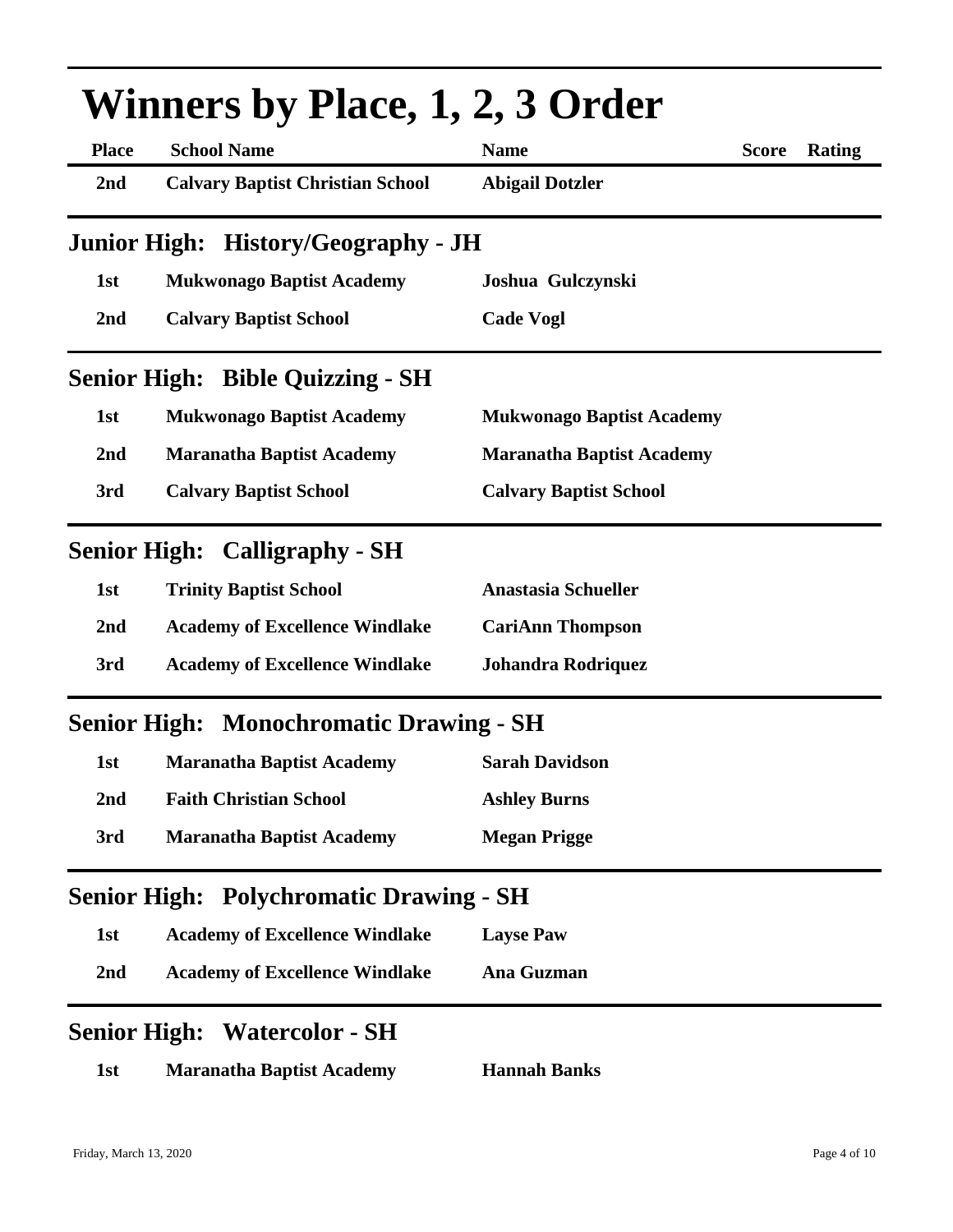|              | WHITEL'S DY FIACE, 1, 4, 5 OFTER         |                           |              |        |
|--------------|------------------------------------------|---------------------------|--------------|--------|
| <b>Place</b> | <b>School Name</b>                       | <b>Name</b>               | <b>Score</b> | Rating |
| 2nd          | <b>Bay City Christian School</b>         | <b>Megan Baumann</b>      |              |        |
| 3rd          | <b>Maranatha Baptist Academy</b>         | <b>Kaitlin Masters</b>    |              |        |
|              | <b>Senior High: Oil Painting - SH</b>    |                           |              |        |
| 1st          | <b>Bay City Christian School</b>         | <b>Kate Gillette</b>      |              |        |
| 2nd          | <b>Academy of Excellence Windlake</b>    | Leslie Herrera            |              |        |
| 3rd          | <b>Maranatha Baptist Academy</b>         | <b>Rayana Masters</b>     |              |        |
|              | <b>Senior High: Sculpture - SH</b>       |                           |              |        |
| 1st          | <b>Maranatha Baptist Academy</b>         | <b>Miriam Madsen</b>      |              |        |
| 2nd          | <b>Academy of Excellence Windlake</b>    | <b>Fernanda Rodriguez</b> |              |        |
| 3rd          | <b>Academy of Excellence Windlake</b>    | Dayana Melendez           |              |        |
|              | <b>Senior High: Garment Construction</b> |                           |              |        |
| 1st          | <b>Maranatha Baptist Academy</b>         | <b>Laurie Heisel</b>      |              |        |
| 2nd          | <b>Academy of Excellence Windlake</b>    | <b>Nadeshka Gonzalez</b>  |              |        |
|              | <b>Senior High: Textiles - SH</b>        |                           |              |        |
| 1st          | <b>Faith Christian School</b>            | <b>Kara Wilcox</b>        |              |        |
| 2nd          | <b>Tomah Baptist Academy</b>             | <b>RuthAnne Otto</b>      |              |        |
| 3rd          | <b>Trinity Baptist School</b>            | <b>Hannah Struska</b>     |              |        |
|              | <b>Senior High: Crafts - SH</b>          |                           |              |        |
| 1st          | <b>Bay City Christian School</b>         | <b>Jerah Waitrovich</b>   |              |        |
| 2nd          | <b>Waukesha Christian Academy</b>        | <b>Julia Goessel</b>      |              |        |
| 3rd          | <b>Academy of Excellence Windlake</b>    | <b>Jada Yang</b>          |              |        |

# $W$ inners by  $D$ lace, 1, 2,  $Q$ <sup>n</sup>der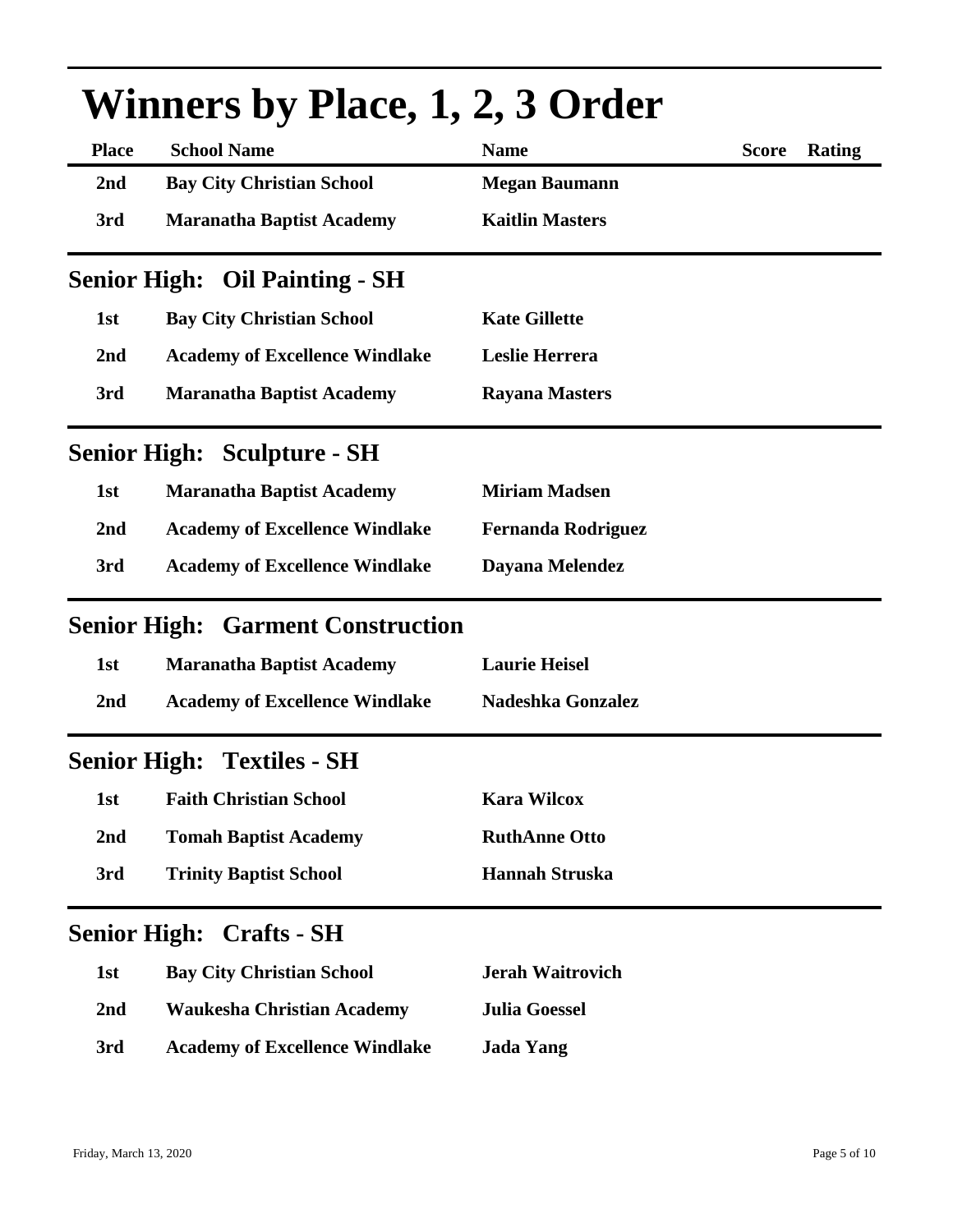| <b>Place</b>    | <b>School Name</b>                              | <b>Name</b>                  | <b>Score</b><br>Rating |
|-----------------|-------------------------------------------------|------------------------------|------------------------|
|                 | <b>Senior High: Printmaking - SH</b>            |                              |                        |
| 1st             | <b>Academy of Excellence Windlake</b>           | <b>Elizabeth Lopez</b>       |                        |
|                 | Senior High: Digital Media - SH                 |                              |                        |
| 1st             | <b>Faith Christian School</b>                   | <b>Morgan Gusick</b>         |                        |
| 2nd             | <b>Trinity Baptist School</b>                   | <b>Noah Wells</b>            |                        |
| 3rd             | <b>Academy of Excellence Windlake</b>           | <b>David Guzman</b>          |                        |
|                 | <b>Senior High: Woodworking - SH</b>            |                              |                        |
| 1st             | <b>Tomah Baptist Academy</b>                    | <b>Jason Ingraham</b>        |                        |
| 2nd             | <b>Faith Christian School</b>                   | <b>Alex Reinhold</b>         |                        |
| 3rd             | <b>Faith Christian School</b>                   | <b>Jake Wilcox</b>           |                        |
|                 | <b>Senior High: Mixed Media - SH</b>            |                              |                        |
| 1st             | <b>Bay City Christian School</b>                | <b>Kate Gillette</b>         |                        |
| 2 <sub>nd</sub> | <b>Tomah Baptist Academy</b>                    | <b>Olivia Backus</b>         |                        |
| 3rd             | <b>Academy of Excellence Windlake</b>           | <b>Layse Paw</b>             |                        |
|                 | <b>Senior High: Still Life Photography - SH</b> |                              |                        |
| 1st             | <b>Faith Christian School</b>                   | <b>Sebastian Kremsreiter</b> |                        |
| 2 <sub>nd</sub> | <b>Maranatha Baptist Academy</b>                | <b>Anna Huffstutler</b>      |                        |
| 3rd             | <b>Faith Christian School</b>                   | <b>Gabe Krause</b>           |                        |

### **1st Tomah Baptist Academy Shelby Rippentrop 2nd Tomah Baptist Academy Andrew Day**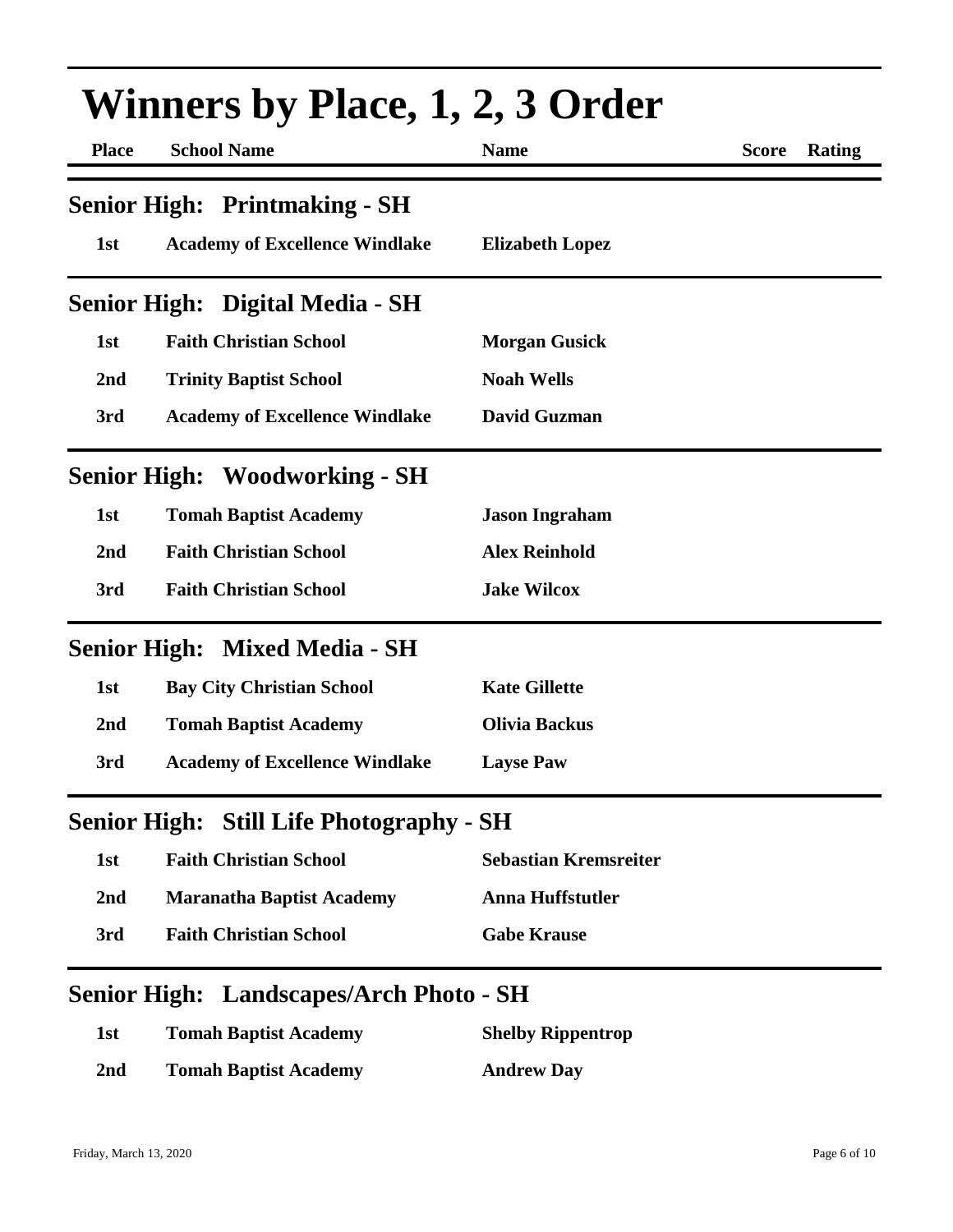| <b>Winners by Place, 1, 2, 3 Order</b> |                                                        |                           |                        |  |
|----------------------------------------|--------------------------------------------------------|---------------------------|------------------------|--|
| <b>Place</b>                           | <b>School Name</b>                                     | <b>Name</b>               | <b>Score</b><br>Rating |  |
| 3rd                                    | <b>Maranatha Baptist Academy</b>                       | <b>Cara Caucutt</b>       |                        |  |
|                                        | <b>Senior High: People/Animal Photography - SH</b>     |                           |                        |  |
| 1st                                    | <b>Faith Christian School</b>                          | <b>Danny Williams</b>     |                        |  |
| 2nd                                    | <b>Tomah Baptist Academy</b>                           | <b>Shelby Rippentrop</b>  |                        |  |
| 3rd                                    | <b>Faith Christian School</b>                          | <b>Morgan Gusick</b>      |                        |  |
|                                        | <b>Senior High: Old Testament Bible Knowledge - SH</b> |                           |                        |  |
| 1st                                    | <b>Mukwonago Baptist Academy</b>                       | <b>David Roberts</b>      |                        |  |
| 2 <sub>nd</sub>                        | <b>Maranatha Baptist Academy</b>                       | <b>Brooke Davidson</b>    |                        |  |
| 3rd                                    | <b>Maranatha Baptist Academy</b>                       | <b>Kaylea Fillmore</b>    |                        |  |
|                                        | <b>Senior High: New Testament Bible Knowledge - SH</b> |                           |                        |  |
| 1st                                    | <b>Mukwonago Baptist Academy</b>                       | <b>Lydia Roberts</b>      |                        |  |
| 2nd                                    | <b>Maranatha Baptist Academy</b>                       | <b>Garrett Heth</b>       |                        |  |
| 3rd                                    | <b>Calvary Baptist School</b>                          | <b>Elizabeth Wenszell</b> |                        |  |
| <b>Senior High:</b>                    | <b>English - SH</b>                                    |                           |                        |  |
| 1st                                    | <b>Trinity Baptist School</b>                          | <b>Abby Veldman</b>       |                        |  |
| 2nd                                    | <b>Mukwonago Baptist Academy</b>                       | <b>Lydia Roberts</b>      |                        |  |
| 3rd                                    | <b>Mukwonago Baptist Academy</b>                       | <b>Logan Henning</b>      |                        |  |
| <b>Senior High:</b>                    | <b>Algebra/Geometry - SH</b>                           |                           |                        |  |
| 1st                                    | <b>Maranatha Baptist Academy</b>                       | <b>Ben Price</b>          |                        |  |
| 2 <sub>nd</sub>                        | <b>Maranatha Baptist Academy</b>                       | <b>Joshua Donovan</b>     |                        |  |

**3rd Liberty Christian School Bradley Merfeld**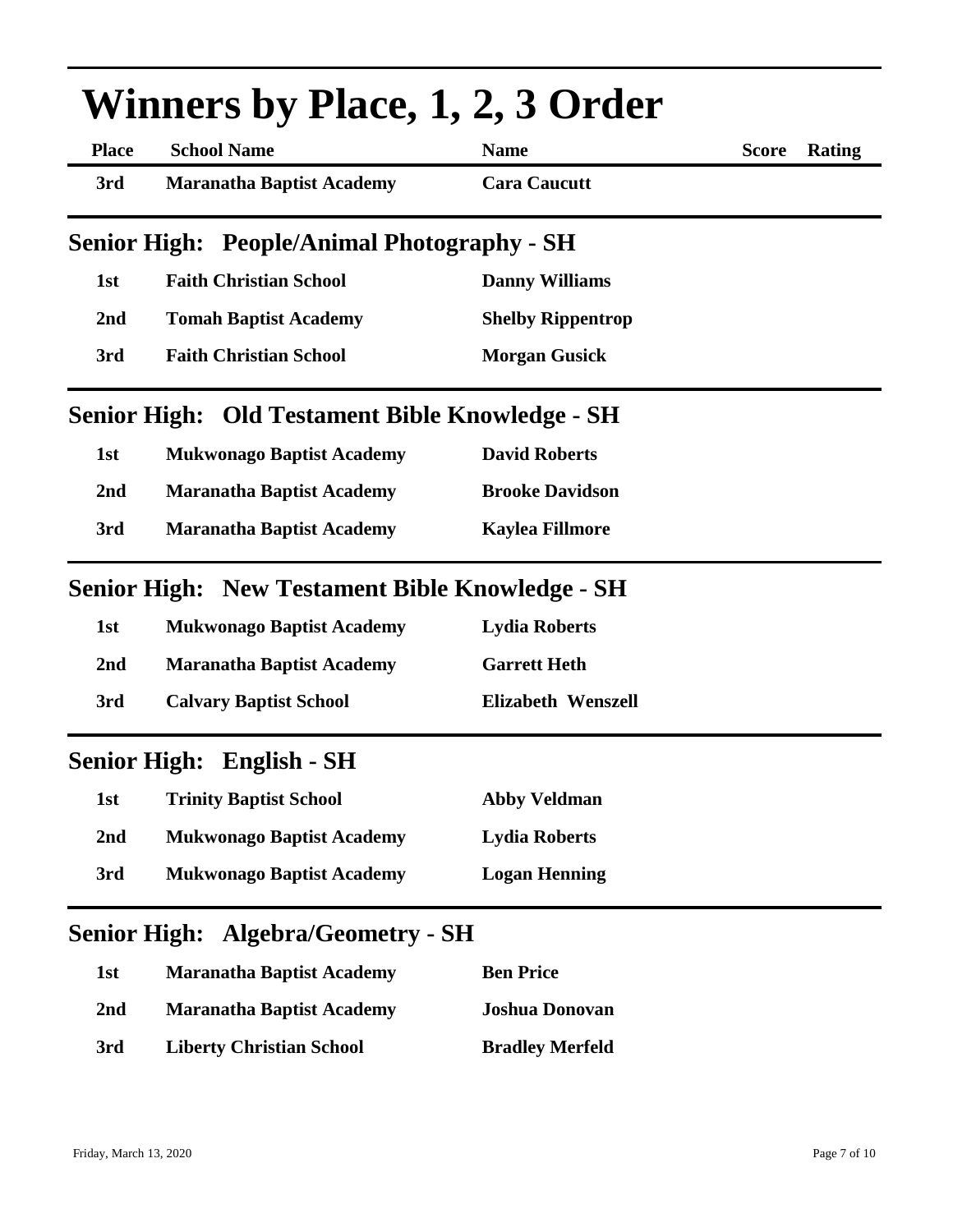| <b>Winners by Place, 1, 2, 3 Order</b> |                                                  |                        |                               |
|----------------------------------------|--------------------------------------------------|------------------------|-------------------------------|
| <b>Place</b>                           | <b>School Name</b>                               | <b>Name</b>            | <b>Rating</b><br><b>Score</b> |
| <b>Senior High:</b>                    | <b>Advanced Mathematics - SH</b>                 |                        |                               |
| 1st                                    | <b>Calvary Baptist School</b>                    | <b>Han Nguyen</b>      |                               |
| 2nd                                    | <b>Trinity Baptist School</b>                    | <b>Zachary Veldman</b> |                               |
| 3rd                                    | <b>Maranatha Baptist Academy</b>                 | <b>Brad Brock</b>      |                               |
|                                        | <b>Senior High: Biology - SH</b>                 |                        |                               |
| 1st                                    | <b>Maranatha Baptist Academy</b>                 | <b>Joshua Donovan</b>  |                               |
| 2nd                                    | <b>Waukesha Christian Academy</b>                | <b>Reese Borton</b>    |                               |
| 3rd                                    | <b>Waukesha Christian Academy</b>                | <b>Charles Motley</b>  |                               |
|                                        | <b>Senior High: Chemistry - SH</b>               |                        |                               |
| 1st                                    | <b>Maranatha Baptist Academy</b>                 | <b>Seth Meyer</b>      |                               |
| 2nd                                    | <b>Badger State Baptist School</b>               | <b>Megan Smith</b>     |                               |
| 3rd                                    | <b>Bay City Christian School</b>                 | <b>Rayney Wilson</b>   |                               |
|                                        | <b>Senior High: Physics - SH</b>                 |                        |                               |
| 1st                                    | <b>Maranatha Baptist Academy</b>                 | <b>Trey Miller</b>     |                               |
| 2nd                                    | <b>Maranatha Baptist Academy</b>                 | <b>Ben Price</b>       |                               |
| 3rd                                    | <b>Bay City Christian School</b>                 | <b>Sydney Hawkins</b>  |                               |
|                                        | <b>Senior High: World History/Geography - SH</b> |                        |                               |
| 1st                                    | <b>Mukwonago Baptist Academy</b>                 | <b>David Roberts</b>   |                               |
| 2nd                                    | <b>Maranatha Baptist Academy</b>                 | <b>Daniel Zwolanek</b> |                               |
| 3rd                                    | <b>Waukesha Christian Academy</b>                | <b>Anna Motley</b>     |                               |

## **Senior High: US History/Geography - SH**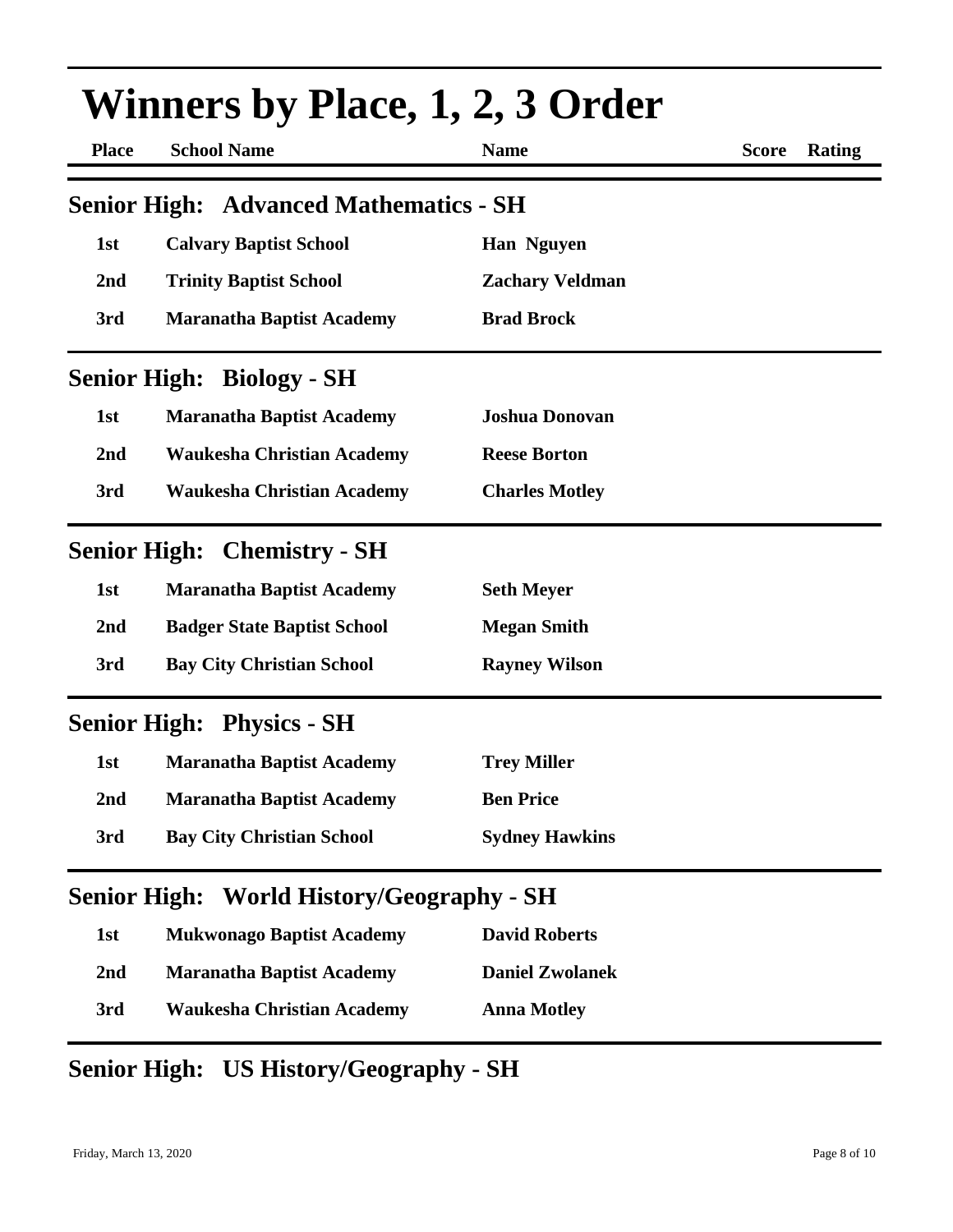| <b>Place</b> | <b>School Name</b>                                        | <b>Name</b>               | Rating<br><b>Score</b> |
|--------------|-----------------------------------------------------------|---------------------------|------------------------|
| 1st          | <b>Waukesha Christian Academy</b>                         | <b>Emily Dempsey</b>      |                        |
| 2nd          | <b>Maranatha Baptist Academy</b>                          | <b>Natalie Zwolanek</b>   |                        |
| 3rd          | <b>Calvary Baptist School</b>                             | <b>Alyssa DeVincenzo</b>  |                        |
|              | <b>Senior High: Home Economics - SH</b>                   |                           |                        |
| 1st          | <b>Faith Christian School</b>                             | Olivia gruis              |                        |
| 2nd          | <b>Tomah Baptist Academy</b>                              | <b>Mark Backus</b>        |                        |
| 3rd          | <b>Maranatha Baptist Academy</b><br><b>Rayana Masters</b> |                           |                        |
|              | <b>Senior High: Political Science/Economics - SH</b>      |                           |                        |
| 1st          | <b>Maranatha Baptist Academy</b>                          | <b>Daniel Zwolanek</b>    |                        |
| 2nd          | <b>Academy of Excellence South</b>                        | <b>Joshua Velazquez</b>   |                        |
| 3rd          | <b>Maranatha Baptist Academy</b>                          | <b>Hannah Stroup</b>      |                        |
|              | <b>Senior High: Music Theory - SH</b>                     |                           |                        |
| 1st          | <b>Maranatha Baptist Academy</b>                          | <b>Sarah Davidson</b>     |                        |
| 2nd          | <b>Maranatha Baptist Academy</b>                          | <b>Megan MacDonald</b>    |                        |
| 3rd          | <b>Calvary Baptist School</b>                             | <b>Tanner Bond</b>        |                        |
|              | <b>Senior High: Spanish - SH</b>                          |                           |                        |
| 1st          | <b>Maranatha Baptist Academy</b>                          | <b>Samantha Hernandez</b> |                        |
| 2nd          | <b>Academy of Excellence South</b>                        | <b>Hannah Delgado</b>     |                        |
|              |                                                           |                           |                        |

# **Winners by Place, 1, 2, 3 Order**

#### **Senior High: Creative Writing: Poetry - SH**

| 1st | <b>Faith Christian School</b>    | <b>Danny Williams</b>  |
|-----|----------------------------------|------------------------|
| 2nd | <b>Maranatha Baptist Academy</b> | <b>Keeley Sullivan</b> |